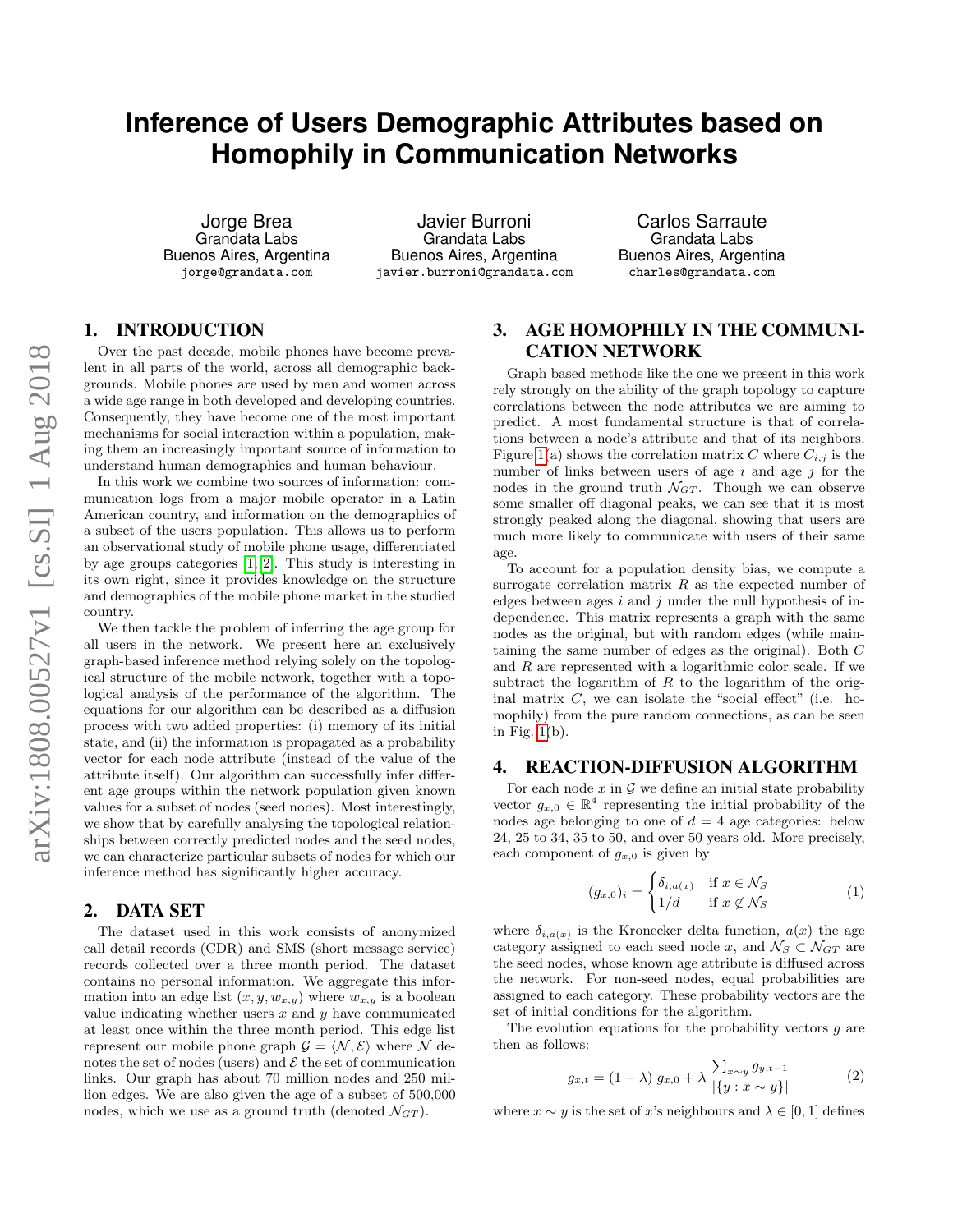

<span id="page-1-0"></span>Figure 1: Age homophily plots showing (a) the communications matrix  $C$  and (b) the difference between  $C$  and the surrogate random links matrix  $R$ .

the relative importance of each of the two terms. It is not hard to show [\[1\]](#page-2-0) that the above equation can be rewritten as a discrete reaction diffusion equation on the mobile phone graph given by

$$
g_t^a - g_{t-1}^a = (1 - \lambda)(g_0^a - g_{t-1}^a) - \lambda \mathcal{L} g_{t-1}^a \tag{3}
$$

where  $\mathcal L$  is a normalized graph Laplacian. At each iteration, each  $g_{x,t}$  in [\(2\)](#page-0-0) updates its state as a result of its initial state and the mean field resulting from the probability vector of its neighbors.

## Preserving Age Demographics

A salient feature of our algorithm is that the demographic information being spread is not the age group itself, but a probability vector for each age group. In each iteration, the algorithm does not collapse the information in each node to a preferred value; instead it allows the system to evolve as a probability state over the network, which allows us to impose further external constraints on the algorithm's results. For instance, after the last iteration, we can select the age category of each node based on the final probability state of each node's category, but constrained so that the age group distribution for the whole network be that of the ground truth set  $\mathcal{N}_{GT}$  as was described in [\[1,](#page-2-0) [2\]](#page-2-1).

## 5. RESULTS

In this section we first present the results for the predictive power of the reaction-diffusion algorithm over the whole network  $\mathcal G$ . The overall performance for the entire validation set  $(20\% \text{ of } \mathcal{N}_{GT})$  was 46.6%, and we note that a performance based on random guessing without prior information would result in an expected performance of 25%, or an expected performance of ∼ 36% if we set all nodes age group to the most probable category (35−50). We now take a closer look and see how the performance can increase or decrease as we select particular subsets of nodes.

## Topological Metrics and Performance

We first look at how our algorithm performs for different subsets of  $N$  selected according to three topological metrics: (i) number of seeds in the node's neighborhood, (ii) distance of node to  $\mathcal{N}_S$  and (iii) node's degree.



<span id="page-1-1"></span>Figure 2: Performance and population as function of SIN (seeds in neighborhood).

Figure [2](#page-1-1) plots the performance (hits) of the algorithm as a function of the number of seeds in the node's neighborhood (SIN). The algorithm performs worse for nodes with no seeds in the immediate neighborhood with  $hits = 41.5\%$ . steadily rising as the amount of seeds increase with a performance of hits  $= 66\%$  for nodes with 4 seeds in their neighbourhood. We also see that the population of nodes decreases exponentially with the amount of seeds in their neighbourhood.

Next we examine how the algorithm performs for nodes in  $G$  that are at a given distance to the seed set  $(DTS)$ . In Fig. [3](#page-2-2) we plot the population size of nodes as a function of their DTS. The most frequent distance to the nearest seed is 2, and almost all nodes are at distance less than 4. This implies that after four iterations of the algorithm, the seeds information have spread to most of the nodes in  $\mathcal{G}$ . This figure also shows that the performance of the algorithm decreases as the distance of a node to  $\mathcal{N}_S$  increases.

In Fig. [4](#page-2-3) we see that the performance of the algorithm is lowest for nodes with small degree and gradually increases